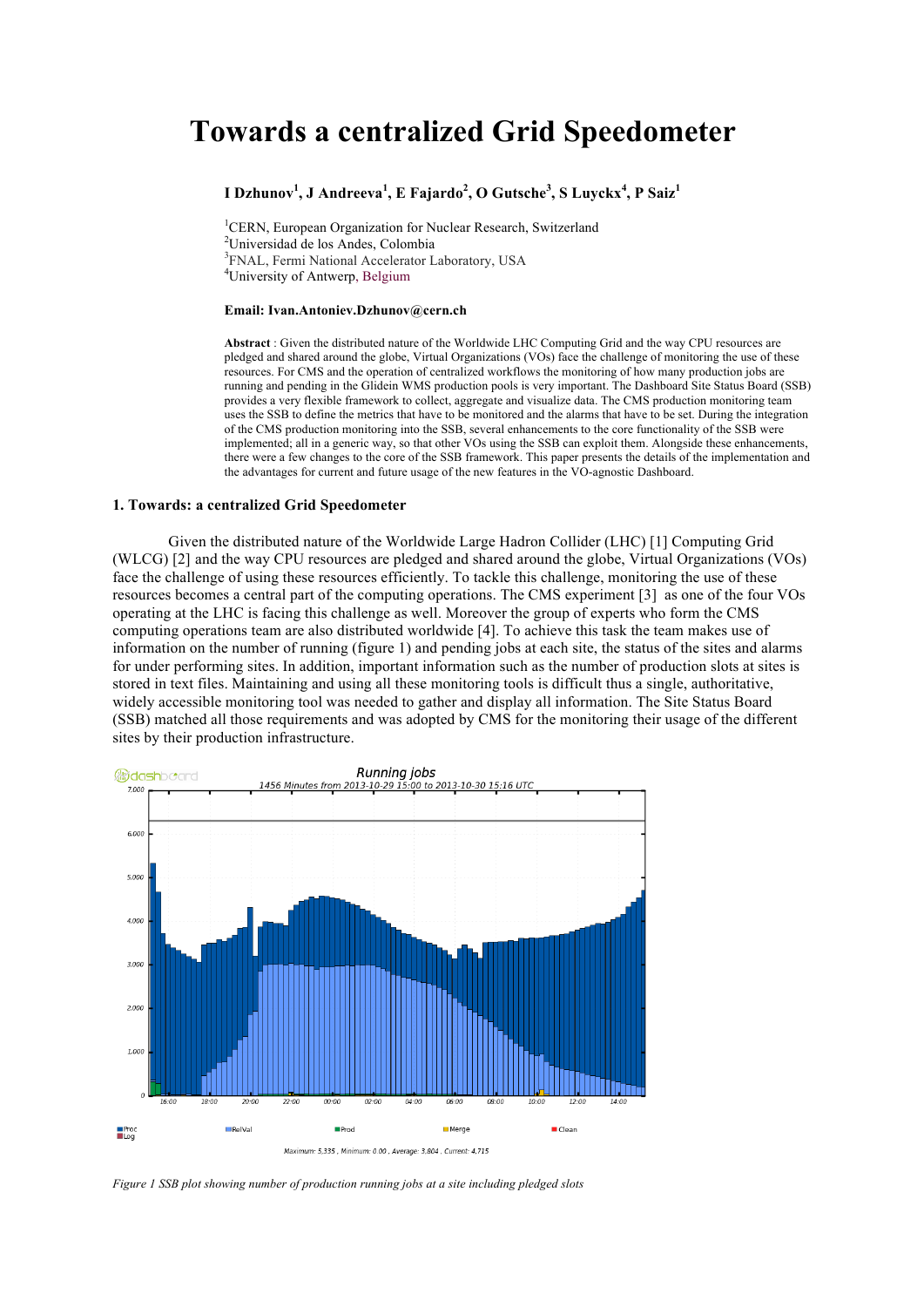#### **2. Introduction to Site Status Board**

Site Status Board, built within Dashboard Experiment [5] framework, is a highly customizable and easy to configure monitoring tool that is a container for metrics and can provide their visualization (both current overview and evaluation of historical data). Metrics are defined by the VOs as the measurement of site performance or result of a functional test. Logically related metrics can be aggregated into views so that VOs can refer to a quick overview of the health of the distributed infrastructure. VOs can define as many views as necessary.



*Figure 2 Data flow of SSB*

VO communities can decide what data they want to monitor and publish it on the web in text format. The SSB offers a text collector which gets the data from a known URL and stores it in an Oracle database. As depicted in figure 2, stored data can be retrieved in various formats from the SSB web server. The end user can view data in HTML pages with high quality historical plots as well as retrieve data via APIs. SSB provides data access in HTML, JSON and XML format.

In addition, the SSB offers some common collectors, such as the Downtimes collector which collects downtime information for sites, SAM tests [6] collector that collects results from SAM tests, and Virtual collector offering basic metrics combination via the logical AND operator. Metrics collected in SSB can be further processed by external custom applications and the result of this processing is fed back to SSB as new metrics. This functionality is widely used by the LHC community and one example is the CMS Site Readiness metric. This metric objective is to summarize for each day if a given site is ready to receive both analysis and production workflows. It is calculated using input from the SAM tests, Hammer Cloud tests [7], PhEDEx [8] network transfer links availability and site downtime information. Then the newly calculated metric "Site Readiness" is uploaded back to the SSB.

#### **3. Recent changes in SSB**

This section will present some recent enhancements to SSB. The CMS production team already exploits some of these and there are others from which it could be profited in the future.

#### **3.1 Metric data modification**

Sometimes data providers publish inaccurate data (i.e. a downtime was not taken into account when calculating the Site Readiness metric). Thus the ability to modify metric data was required, so that plots and reports based on SSB data are accurate. As depicted in figure 3, the SSB team has introduced the ability to modify metric data (historical and current) from the user interface. Only users with special privileges can do it and only for metrics that allow data modifications. This feature was adopted in the CMS production view for keeping track of the number of production pledges and overall slots at sites. Historically, such data were stored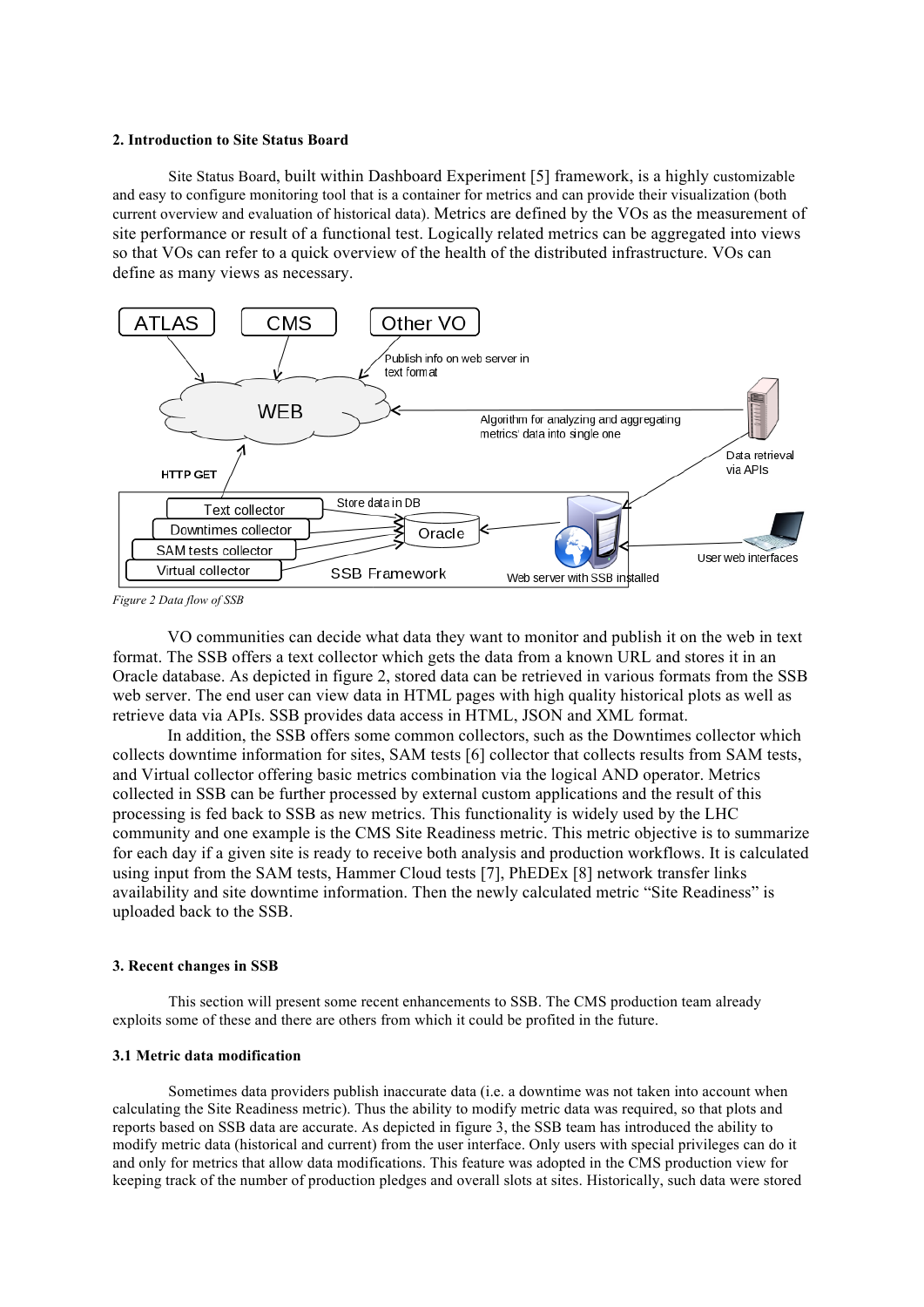in text files but a solution which saves, modifies and displays them in a central place, such as SSB is clearly preferable.

| <b>Status of Prod Pledged slots</b><br>24 Hours from 2013-10-29 15:11 to 2013-10-30 15:11 |       |       |       |       |                                                  |                            |       |       |       |       |       |       |                |
|-------------------------------------------------------------------------------------------|-------|-------|-------|-------|--------------------------------------------------|----------------------------|-------|-------|-------|-------|-------|-------|----------------|
| T1_DE_KIT                                                                                 |       |       |       |       |                                                  |                            |       |       |       |       |       |       |                |
| T1_ES_PIC                                                                                 |       |       |       |       | Modify cell data                                 |                            |       |       |       |       |       |       | $\pmb{\times}$ |
| T1_FR_CCIN2P3                                                                             |       |       |       |       | Remove cell data from database<br>1200<br>Value: |                            |       |       |       |       |       |       |                |
| T1_IT_CNAF                                                                                |       |       |       |       | 1200<br>Status:<br>URL:                          |                            |       |       |       |       |       |       |                |
| T1_TW_ASGC                                                                                |       |       |       |       |                                                  | Apply changes to all sites |       |       |       |       |       |       |                |
| T1_UK_RAL                                                                                 |       |       |       |       |                                                  |                            |       |       |       |       |       |       |                |
| T1_US_FNAL                                                                                |       |       |       |       |                                                  |                            |       |       |       |       |       |       | Ok<br>Cancel   |
|                                                                                           | 16:00 | 18:00 | 20:00 | 22:00 | 00:00                                            | 02:00                      | 04:00 | 06:00 | 08:00 | 10:00 | 12:00 | 14:00 |                |

*Figure 3 Modify SSB metric data*

#### **3.2 Client side caching of data for plots**

In the initial implementation the SSB queried data from the database every time a user requested a plot. New implementation allowed to improve the user experience and lighten the database load. Currently SSB caches on the client data from the last database call and, if the data for the next search can be retrieved from the recently cached data, a database call is avoided. Data can be taken from the cache if new search filters are more specific than the ones applied when data was cached (i.e. filtering from all sites to particular site or reducing the time window from one week to 48 hours). If the new search filters are more general, then data is retrieved from the database and the client cache is updated with the more general data. This improvement was implemented for the historical plots and all metrics (including ones from the CMS production view) benefit from it.

## **3.3 Compression of collected data**

As the number of metrics monitored by SSB grows, the stored data volume increases and queries for retrieving data become correspondingly slower. SSB developers are facing the challenge of how to store data effectively and how to retrieve it optimally. Instead of keeping raw data, SSB stores only status changes. This is appropriate for status metrics, where transition from one status to another is infrequent, but inappropriate in the cases of numeric metrics (i.e. number of running jobs) where numbers are changing every few minutes. For those cases compression algorithms have been implemented in SSB. Privileged users can configure which metric data is to be compressed, the data (i.e. older than x days) to be compressed and the compression algorithm to be used (i.e. daily average). In this manner, data for some metrics can be compressed up to a factor of 240 (replacing 10 min intervals with one daily averaged interval) and retrieval and plotting of historical data is much faster. The number of running and pending jobs in the production view are perfect candidates to benefit from these compression algorithms.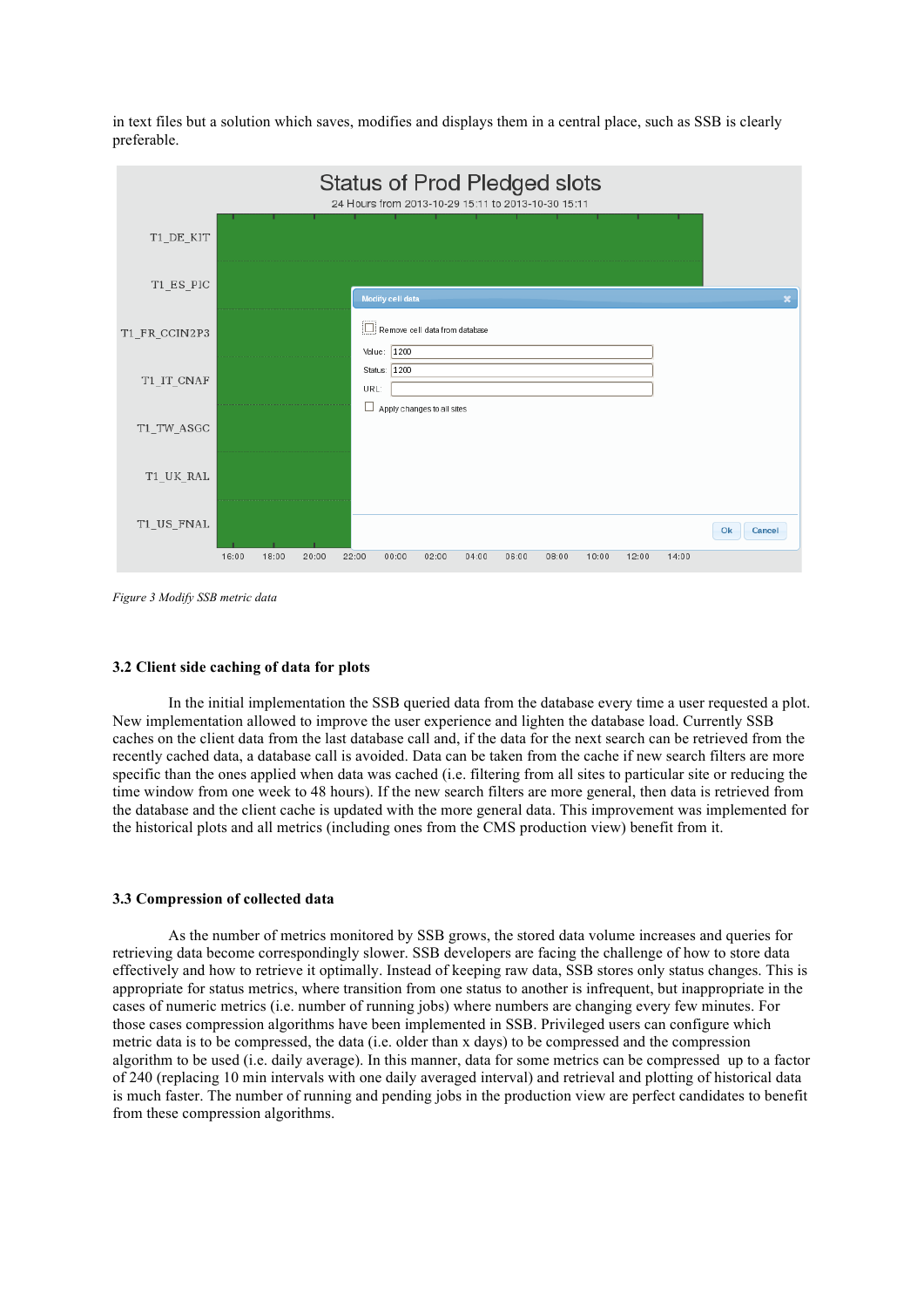

*Figure 4 Retrieval and plotting of compressed data is faster*

## **3.4 Alarms**

As a modern monitoring tool, SSB has seen the need of notifying users and developers for unusual circumstances.

## **3.4.1 Alarms to site responsible people on status change**

Authorized SSB users can register to receive alarms when a site changes color/status in a particular view. The color in a view is defined as 'worst color from the colors of the critical metrics in a view'. As a view may consist of a single metric, this mechanism can also be used for notifications when a site changes color/status in a single metric. There is no need for the site system administrators to refresh a web interface periodically to see if a site is working properly; SSB does this automatically and sends an email with a detailed description of which site has changed color (including the specific change details) in which view, which metric caused the change of color, when the change occurred and a link to the SSB site history plot for the specified site and view. Over 25 site administrators are using this feature in CMS and production view users can benefit from it for the alarm metrics.

## **3.4.2 Alarms to metric providers when there is a problem with a data source**

The integrity of collected data is very important in the WLCG world. In SSB it is observed that user communities have problems with data publishers. If those problems are not spotted on time, data would be lost for long periods. For this reason, SSB developers recently implemented a mechanism to notify developers and metric providers if the source of a metric becomes unavailable or stops updating. Alarms are sent as soon as a problem with a metric source arises and this alarm contains a reminder list of those metrics whose sources are currently not being updated. Another alarm is sent when the source of a metric resumes being updated. Those alarms are largely used by ATLAS and can be enabled for CMS as well.

#### **4. Summary**

Straight forward integration of CMS production monitoring into the SSB has demonstrated that SSB is a generic monitoring tool which can be effectively used for various computing tasks performed by the LHC computing community. CMS was already using SSB for the distributed computing shifts and site commissioning activity. Currently the CMS VO considers SSB for monitoring of the distributed analysis and analysis servers. During the integration, several enhancements to SSB were implemented; all in a generic way so that other VOs using SSB can benefit from them as well. The rich functionality and flexibility that SSB offers continues to attract more and more users and strengthens the role of SSB as one of the key systems for WLCG infrastructure monitoring.